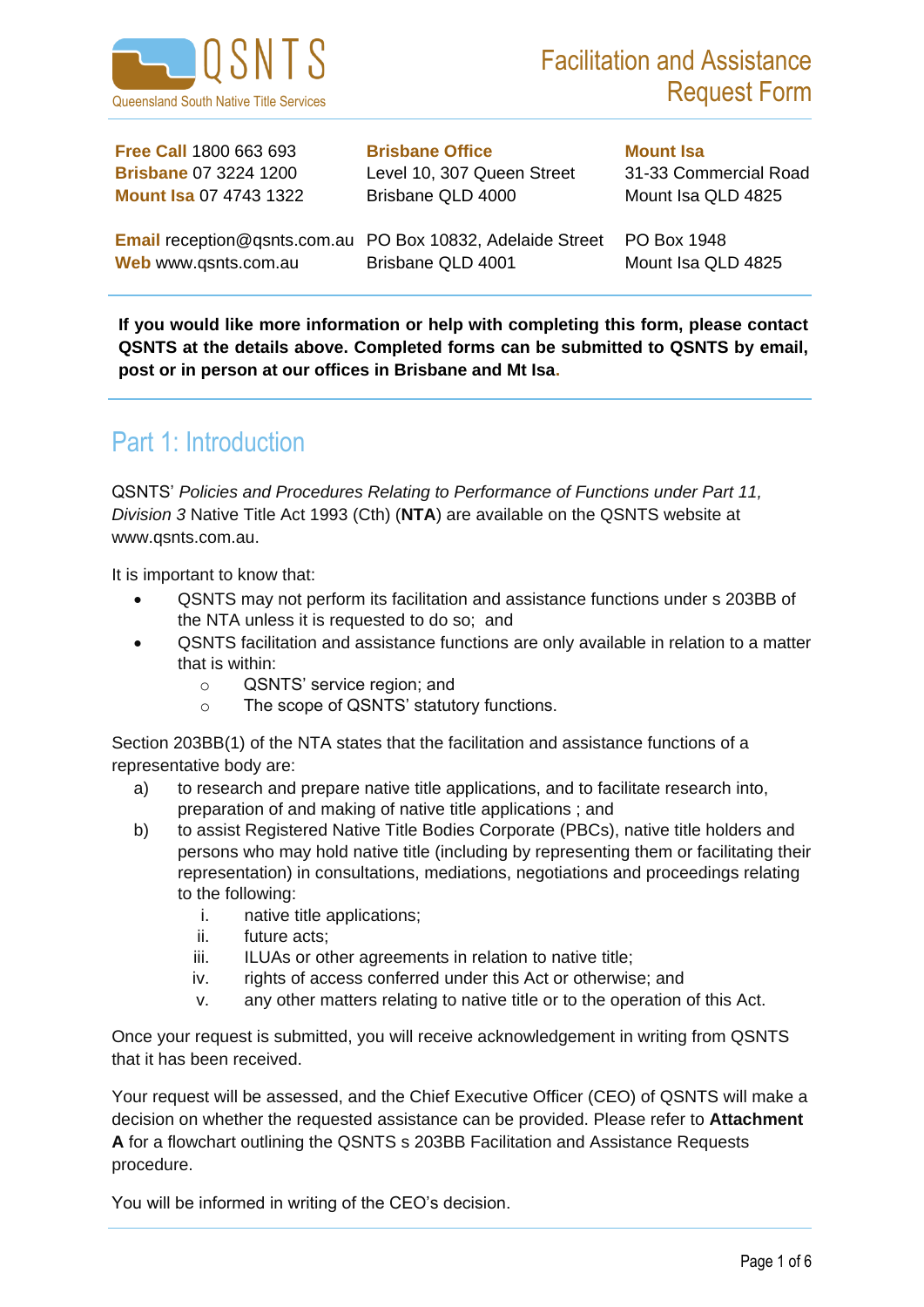

# Part 2: Application for Assistance

**1. Name of person(s) or PBC requesting assistance:**

**2. Contact details of person(s) or PBC requesting assistance:**

| Phone:          |  |
|-----------------|--|
| Email:          |  |
| Postal address: |  |
|                 |  |
|                 |  |
|                 |  |

### **3. Name of group on whose behalf assistance is requested:**

**4. Description of assistance requested:**

Please provide a description of the assistance you are requesting and the reason you are requesting it. Please attach additional pages if you need to.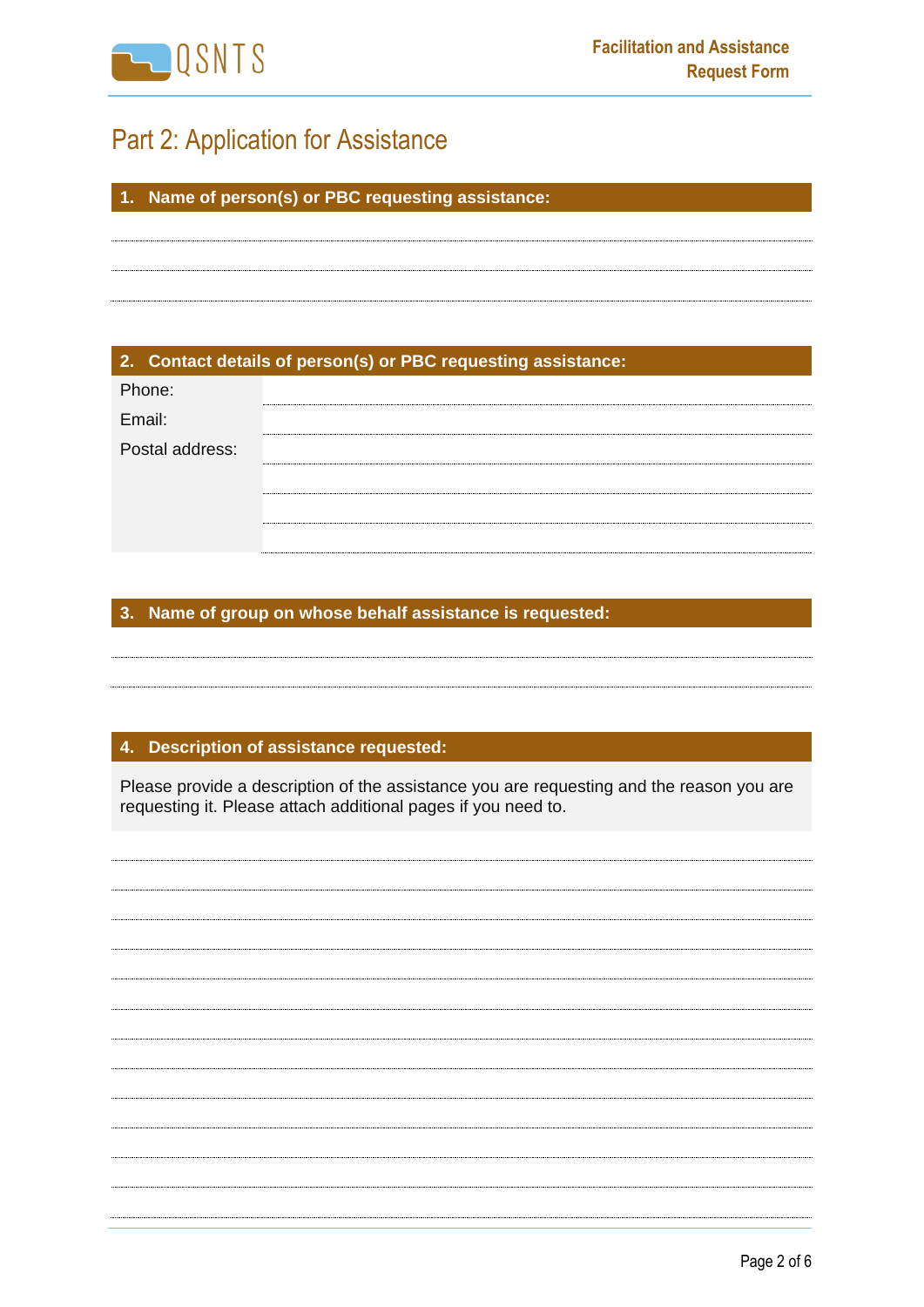

### **5. Area to which your request relates:**

Please provide a description of the geographical area to which your request relates. If possible, please also provide a map of the area. The **[National Native Title Tribunal](http://www.nntt.gov.au/assistance/Geospatial/Pages/default.aspx)** may be able to provide you with assistance in the preparation of maps and descriptions. **6. Previous native title claim(s): Yes**  $\Box$ Has the group (or a section of it) already or previously filed a native title claim or claims?  $\Box$ **No** If **yes**, please attach a copy of the *Extract from Register of Native Title Applications* available from the National Native Title Tribunal [\(nntt.gov.au\)](http://www.nntt.gov.au/Pages/Home-Page.aspx) Application name: Federal Court file number: Tribunal file number: Date filed: Application status:

#### **7. Previous assistance from QSNTS:**

| Have you requested assistance and/or funding from QSNTS<br>previously, successfully or otherwise?                                                 |  | Yes       |  |  |  |
|---------------------------------------------------------------------------------------------------------------------------------------------------|--|-----------|--|--|--|
|                                                                                                                                                   |  | <b>No</b> |  |  |  |
| If yes, please provide a brief description of your previous request(s) to QSNTS<br>and/or assistance which has been provided by QSNTS previously: |  |           |  |  |  |
|                                                                                                                                                   |  |           |  |  |  |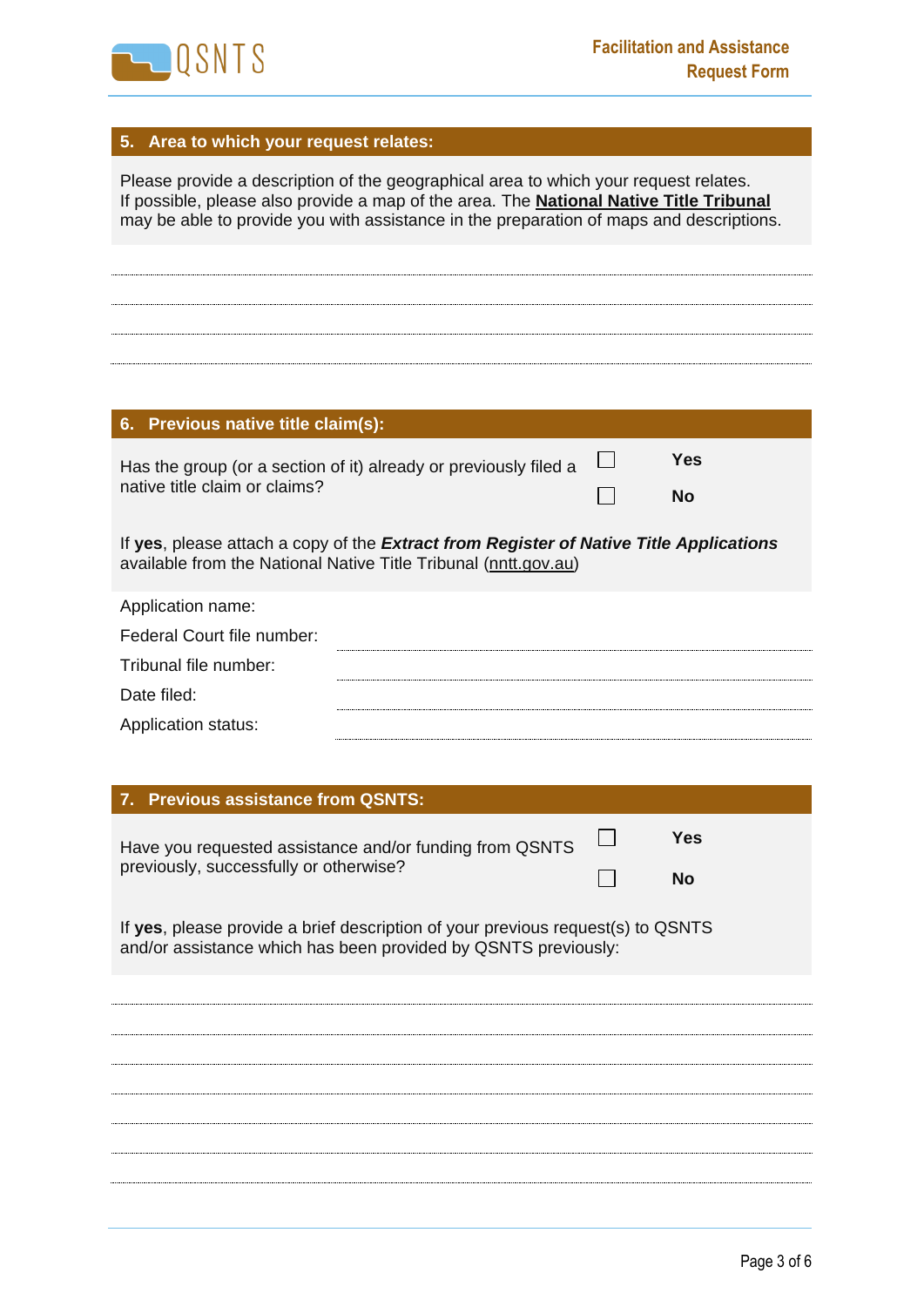

| 8. Previous assistance from others:                                                                                                                                    |  |            |  |  |
|------------------------------------------------------------------------------------------------------------------------------------------------------------------------|--|------------|--|--|
| Have you previously engaged other legal representation, or<br>received advice or assistance with your matter from anyone                                               |  | <b>Yes</b> |  |  |
| else?                                                                                                                                                                  |  | No         |  |  |
| If yes, please provide a brief description of the assistance you have previously been<br>provided, and the person(s) who have assisted you:                            |  |            |  |  |
|                                                                                                                                                                        |  |            |  |  |
|                                                                                                                                                                        |  |            |  |  |
|                                                                                                                                                                        |  |            |  |  |
|                                                                                                                                                                        |  |            |  |  |
|                                                                                                                                                                        |  |            |  |  |
|                                                                                                                                                                        |  |            |  |  |
| <b>Other claimants:</b><br>9.                                                                                                                                          |  |            |  |  |
| Are there any other Aboriginal people or groups that you<br>know of who might have, or claim to have, native title rights                                              |  | <b>Yes</b> |  |  |
| or interests in the area subject to your request for<br>assistance?                                                                                                    |  | <b>No</b>  |  |  |
| If yes, please indicate whether you have discussed your matter with those people or<br>groups, and provide some details of your views on these other people or groups: |  |            |  |  |
|                                                                                                                                                                        |  |            |  |  |
|                                                                                                                                                                        |  |            |  |  |
|                                                                                                                                                                        |  |            |  |  |
|                                                                                                                                                                        |  |            |  |  |
|                                                                                                                                                                        |  |            |  |  |
|                                                                                                                                                                        |  |            |  |  |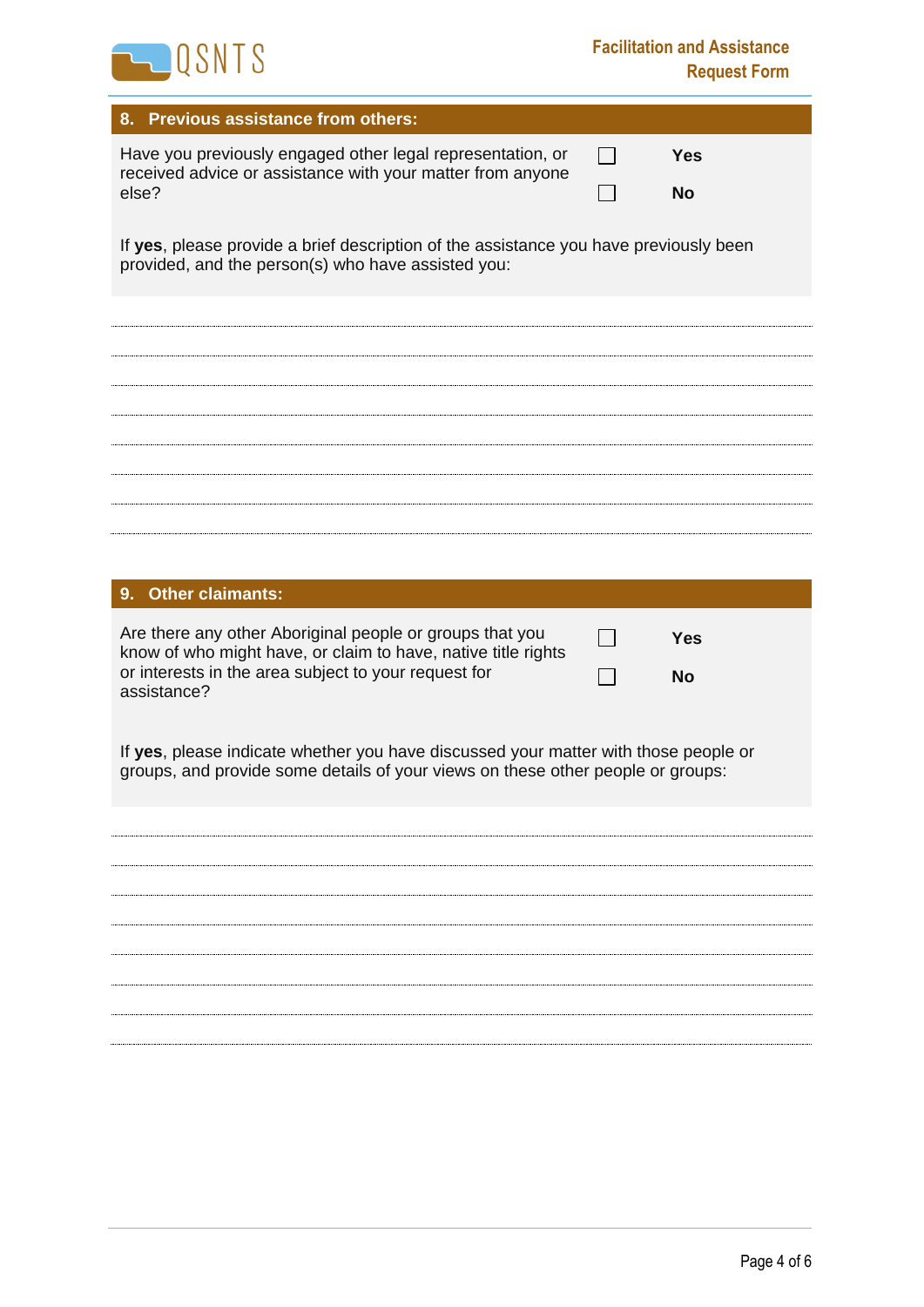

#### **10. Statement of person(s) requesting assistance:**

- I/We confirm that the information in this application is, to the best of my/our knowledge, complete, true and correct.
- I/We agree to QSNTS requesting further information if necessary for the purposes of assessing this application.
- I/We understand that in assessing the request QSNTS may consider material in its possession that is relevant to the request.
- I/We understand that by accepting and assessing this application, QSNTS does not necessarily agree to provide the assistance requested.

Any further comments:

**Name Signature Date** 

**Name Signature Date**